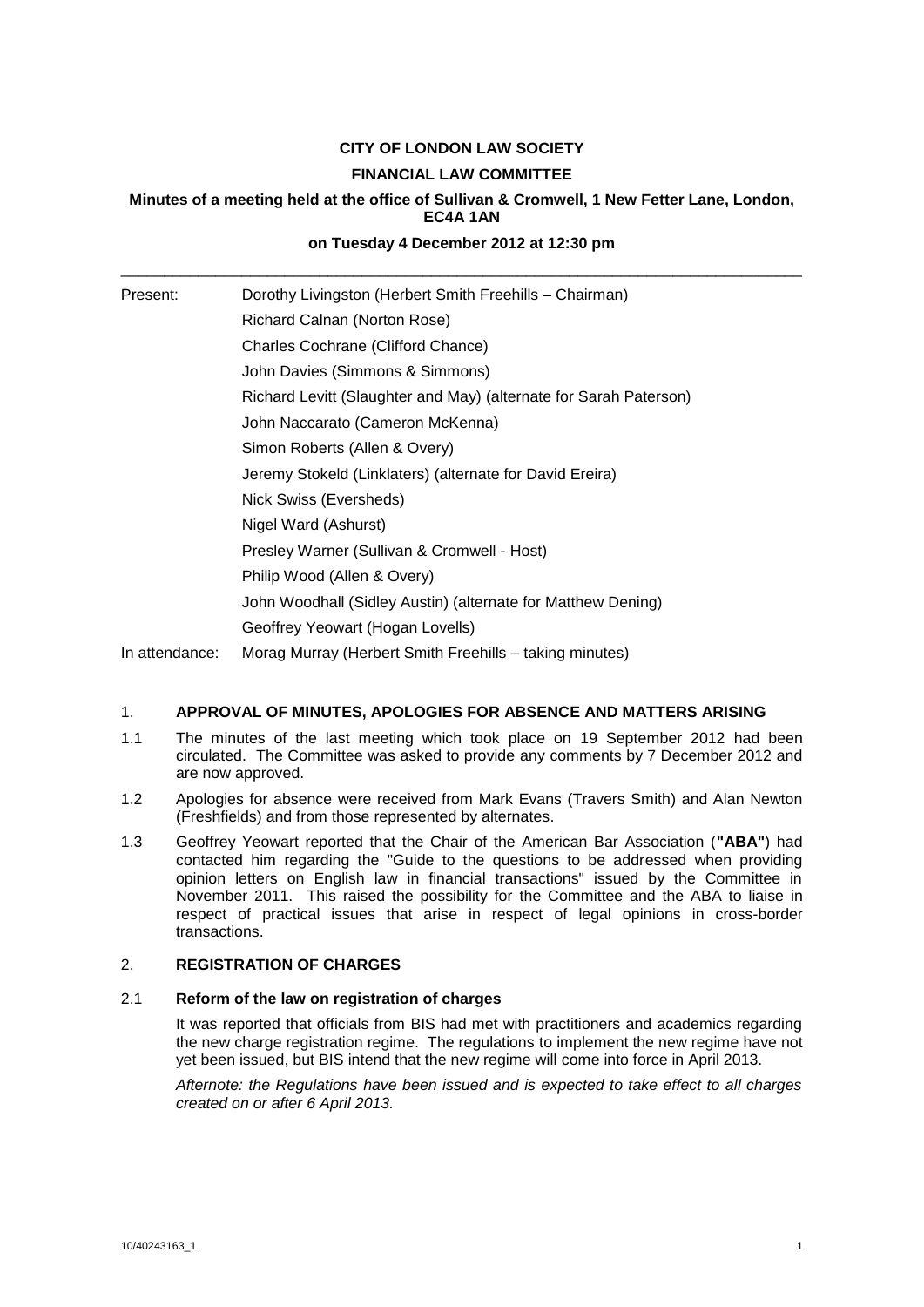# 2.2 **Forms of discharge MG02 and MG04**

There was nothing new to report.

# 2.3 **Scottish Floating Charges: implementation of the Bankruptcy and Diligence etc (Scotland) Act 2007**

There was nothing new to report. Further developments are awaited.

## 2.4 **Work with FMLC on Financial Collateral**

Geoffrey Yeowart reported that the FMLC's working party on financial collateral was considering the need for greater clarity in the application of the "control" and "possession" tests and in defining what is "excess financial collateral" for the purpose of permitted withdrawals under the Financial Collateral Arrangements (No 2) Regulations 2003. This was making good progress. Their work was now being reviewed in light of the recent High Court decision in the Lehman "Extended Liens" case (*Re Lehman Brothers International (Europe) (in administration)* [2012] EWHC 2997) which considered several aspects of the Financial Collateral Arrangements (No 2) Regulations.

*Afternote: Paper available on FMLC website dated December 2012.*

# 3. **SECURED TRANSACTION REFORM: REPORT AND DISCUSSION ON WORKING PARTY WORK**

Richard Calnan reported that the working party on secured transaction reform had circulated its paper on areas for reform and had received expressions of interest from a range of academics and practitioners. Representatives from the working party were due to meet with Professor Goode's working party on 14 December 2012 to discuss any areas of common ground. The Committee then considered holding an open meeting in the New Year for an initial discussion on its paper on secured transaction reform. Committee members were asked to contact recipients of the paper to gauge their interest in attending such a meeting.

*Afternote: The meeting was held on 1 February 2013.*

## 4. **FINANCIAL STABILITY**

## 4.1 **EU discussion paper on bail-in powers**

The Committee noted that the FMLC had sent a response dated 8 November 2012 focussing on legal uncertainty with regard to the bail-out and ring-fencing proposals of the Commission's proposal.

## 4.2 **EU Proposal for a Directive establishing a framework for the recovery and resolution of credit institutions and investment firms**

The Committee was reminded of the proposed EU directive establishing a framework for the recovery and resolution of credit institutions and investment firms. The Committee noted that the directive proposed to include safeguards for partial business transfers, but members were concerned by the proposals for a short moratorium on the exercise of setoff rights, a longer moratorium on the enforcement of security, and the comprehensive bailin power. The Committee noted that the FMLC intended to comment on these matters.

# *Afternote: See Paper on FMLC website 1 February 2013.*

The Committee was informed that the Treasury had invited certain bodies including the FMLC and the Law Society to comment on aspects of banking reform, including the type of derivative products that ring-fenced banks should be able to offer customers. Dorothy Livingston reported that she had given evidence to the Parliamentary Commission on Banking Standards on this matter on 8 November 2012. The Committee agreed that the most relevant aspects of the Commission's remit for the Committee were bail-in and shadow banking. The Committee agreed to monitor developments and respond to opportunities for consultation as appropriate.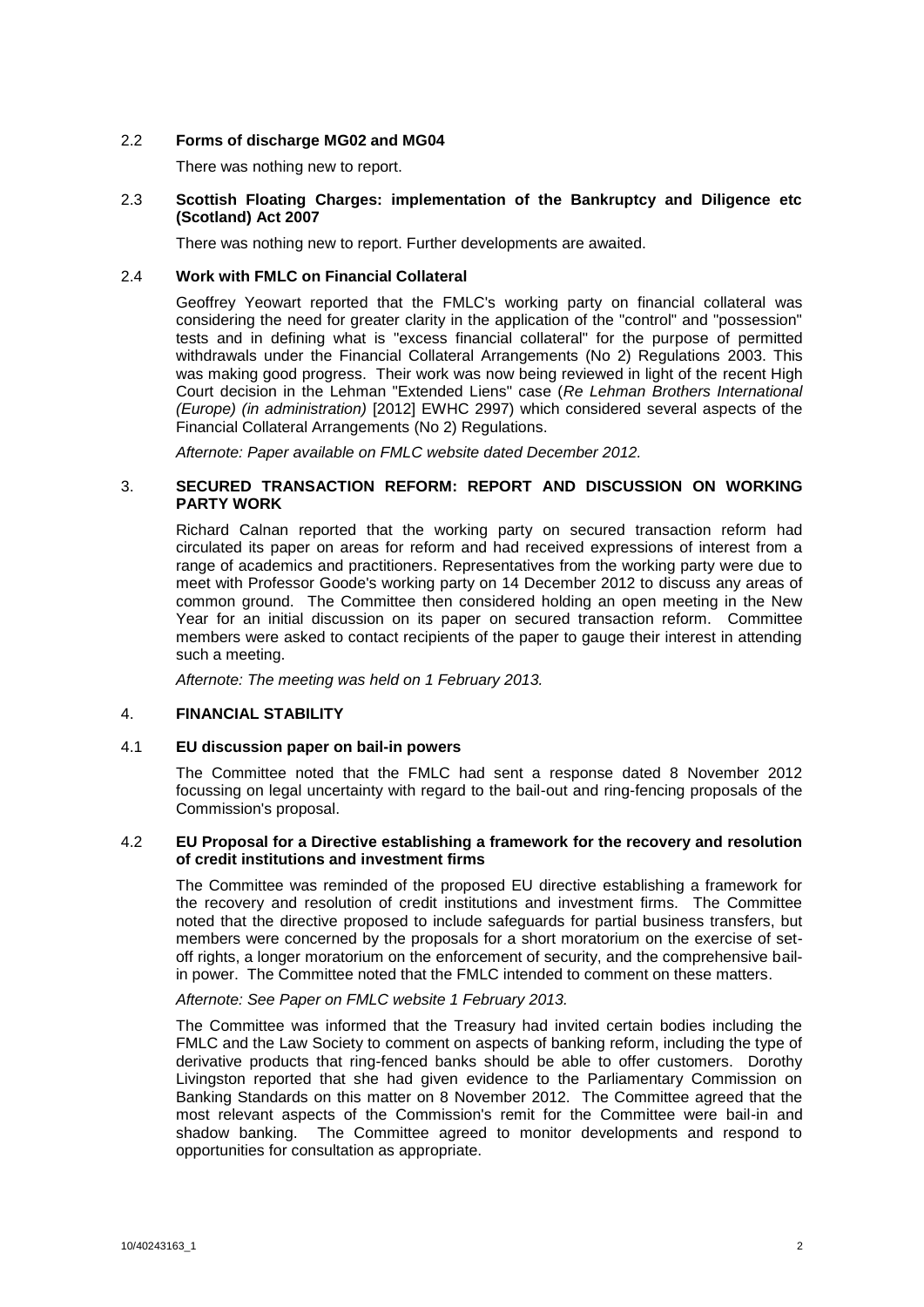*Afternote: See FMLC paper dated 5 February 2013. The Law Society working with the CBI and ACT has had further discussions with the Treasury.*

## 4.3 **Future of Building Societies**

Relevant matters had been discussed as part of item 4.3.

# 4.4 **Criminal Sanctions for Directors of Failed Banks**

The Committee had sent a response to HM Treasury's consultation paper "Sanctions for the directors of failed banks". The Government's response is awaited.

#### 5. **EUROPEAN BANKING UNION**

It was confirmed that this proposal was more political than legal and was therefore outside the Committee's remit.

# 6. **SCOTTISH BONDS PROPOSAL**

The Committee's response to the Scottish Government's consultation on the potential benefits and disadvantages of bond issuance by Scotland had been sent to HM Treasury on 14 September (see CLLS website). The Government's response is awaited.

# 7. **INSOLVENCY**

#### 7.1 **Revised Insolvency Rules**

It was noted that a draft of the revised Insolvency Rules was expected in 2013 with the new Rules expected to come into force from 2014. Any changes would need to comply with the Government's "Red Tape Review". It was also recognised that any detailed review of the revised Rules would be for the CLLS Insolvency Committee but that this Committee should watch for any changes applicable to the set-off rule.

#### 7.2 **European Commission consultation on the future of the EC Insolvency Regulation**

It was noted that the CLLS Insolvency Committee had sent a response to the consultation on the future of the EC Insolvency Regulation which was broadly in line with this Committee's views. (see CLLS website).

#### 7.3 **Financial Sector Resolution: Broadening the Regime**

The Committee had responded to HM Treasury's consultation "Financial Sector Resolution: Broadening the Regime" on 28 September. (See CLLS website)

The Committee also noted that HM Treasury was reviewing Part VII Companies Act 1989 due to the rules regarding the portability of client accounts to be introduced by EMIR. In particular, certain provisions of insolvency legislation would need to be disapplied to allow a clearing house to act on the request of a client of a defaulting clearing member to transfer his account to a non-defaulting clearing member.

*Afternote: Part 8 of the Financial Services Act 2012 contains provisions for broadening the regime which are expected to be brought into effect later this year with accompanying subsidiary legislation.*

# 8. **LIBOR ETC**

## 8.1 **Consultation on reform of LIBOR**

The Committee noted that the Wheatley Review Report was released on 28 September and was recommending reform of LIBOR. This was welcomed as it should lessen the possibility for the potential frustration of existing contracts, in contrast to the (discarded) alternative of replacing LIBOR wholesale.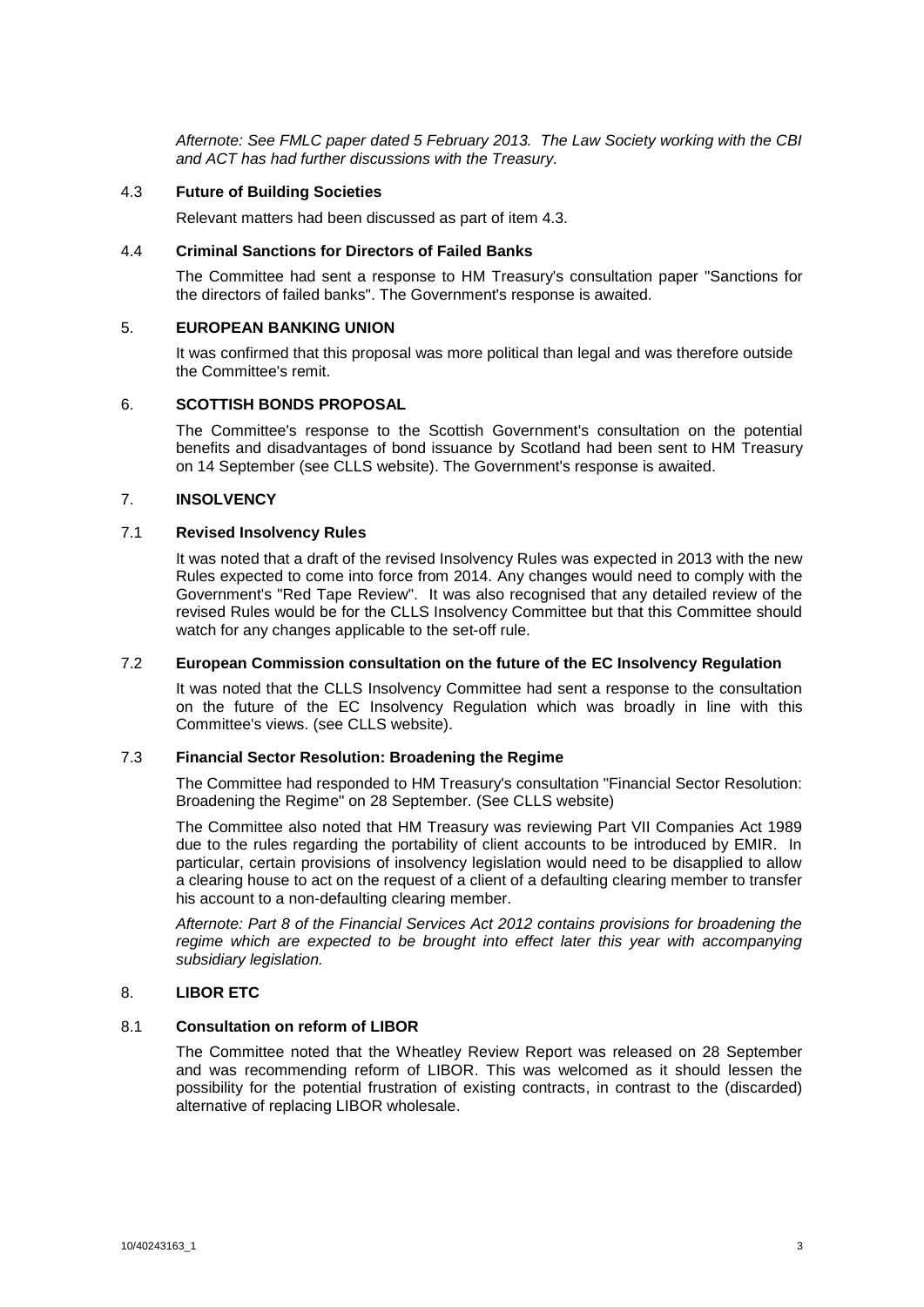### 8.2 **Consultation on a Possible Framework for the Regulation of the Production and Use of Indices serving as Benchmarks in Financial and other Contracts**

The Committee noted that the European Commission's consultation on a possible framework for the Regulation of the Production and Use of Indices serving as Benchmarks in Financial and other Contracts was now closed for responses.

# 9. **EUROPEAN CONTRACT LAW**

Nothing to report.

# 10. **UNILATERAL JURISDICTION CLAUSES**

The Committee discussed the decision of the French cour de cassation (Cass Civ 1ère, 26 September 2012) which held a one-way exclusive jurisdiction clause void on the basis of inequality. The Committee noted that this would impact finance agreements, where lenders usually have the flexibility to bring proceedings in the court of their choosing, despite an exclusive jurisdiction clause binding the borrower, and may also be relevant to the related legal opinions given by law firms. The Committee noted that the French Court expressed that it was applying the Brussels regulation (rather than applying a French mandatory rule of law) and that there are existing examples of national courts applying the Brussels regulation in different ways pending a ruling on that point by the ECJ.

# 11. **EUROPEAN ACCOUNT PRESERVATION ORDER PROPOSALS**

Nothing to report.

# 12. **DATE OF NEXT MEETING**

The dates for meetings in 2013 and suggested hosts would be circulated after the meeting. The first meeting of 2013 would be held on 27 February 2013 at the offices of Linklaters.

## 13. **ANY OTHER BUSINESS AND CLOSE**

- 13.1 Simon Roberts reported that he had been invited to attend the CLLS Land Law Committee's working group on a protocol for discharging mortgages on completion, an area that causes problems in practice. Simon agreed to keep the Committee updated on the progress of the Land Law Committee working party. It was also noted that the Land Law Committee was reviewing their pro-forma opinion letter.
- 13.2 Richard Levitt noted a lacuna in national legislation implementing the EC directive on the reorganisation and winding up of credit institutions 2001/24/EC (the "**Directive**"). Under Article 21 of the Directive, a creditor of a bank which is based in one Member State should be able to enforce security in a different Member State where the assets are located, free from any stay provided for by the law of the bank's home Member State. A liquidator in the home Member State should also be prevented from realising such assets. Further, Article 30 of the Directive provides that the choice of law rules in Article 10 shall not apply as regards the rules relating to the voidness, voidability or unenforceability of legal acts detrimental to the creditors as a whole, where the beneficiary of these acts proves that the detrimental act is subject to the law of a Member State other than the home Member State and that law does not allow any means of challenging that act in the case in point.

Article 21 of the Directive is implemented in the UK by Article 26 of the Credit Institutions (Reorganisation and Winding Up) Regulations 2004 (the "**Regulations**"), which provides that a "relevant reorganisation" or "relevant winding up" shall not affect rights in rem in respect of assets situated in an "EEA State". The terms "relevant reorganisation" and "relevant winding up" are restricted to proceedings in respect of UK credit institutions, while the expression "EEA State" is defined to exclude the UK. Thus, Article 26 of the Regulations applies only to proceedings in respect of UK credit institutions. The position is the same with Article 30 of the Regulations, which implements Article 30 of the Directive.

On reviewing the German implementation of the Directive, German lawyers advised that under Section 351(1) of the German Insolvency Act, the opening of insolvency proceedings